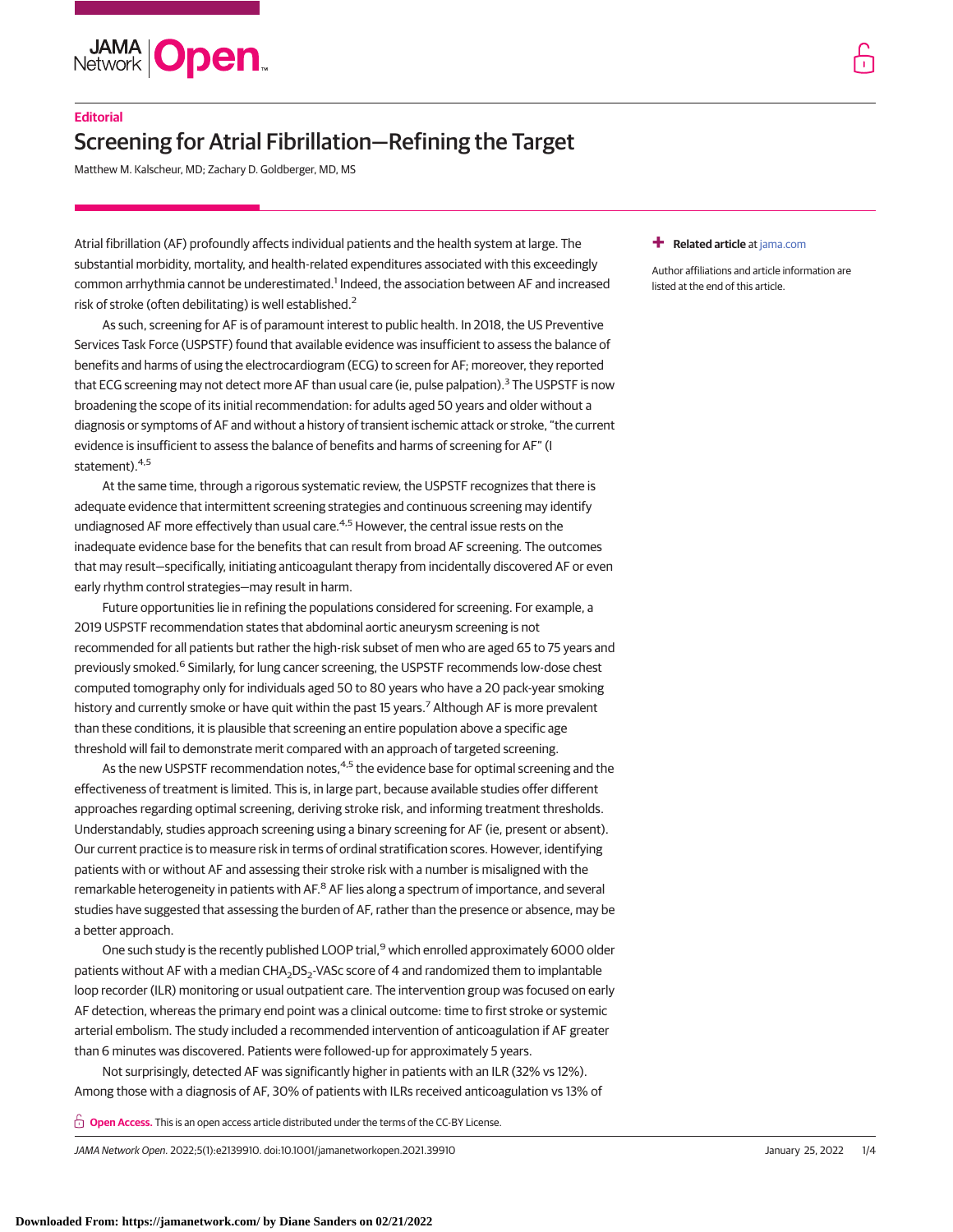# **JAMA Network Open | Editorial** Screening for Atrial Fibrillation Screening for Atrial Fibrillation

controls. The primary end point occurred in 4.5% vs 5.6% of patients, and major bleeding occurred in 4.3% vs 3.5% of patients, although neither difference in outcomes reached statistical significance.<sup>9</sup> Overall, it may seem limited that the nearly 3-fold increase in both AF detection and anticoagulation use with ILRs (which are costly) did not translate into improved outcomes in individuals at exceedingly high risk of stroke.

However, these results must be interpreted cautiously because the 6-minute threshold to initiate anticoagulation stemmed from results of the ASSERT trial.<sup>10</sup> This trial enrolled approximately 2500 patients aged 65 years and older with hypertension but no history of AF who recently underwent dual chamber pacemaker or implantable cardioverter-defibrillator (ICD) placement. Patients were subsequently monitored for atrial tachyarrhythmia burden (episodes >6 minutes with atrial rate >190 beats per minute) and were followed-up to assess for ischemic stroke or systemic embolism.<sup>10</sup> By 3 months, 10.1% of patients had subclinical atrial tachyarrhythmias, which were associated with a significant 2.5-fold increased ischemic stroke or systemic embolism. However, over a longer follow-up of 3.5 years, it was the episodes that were longer than 24 hours that accounted for the greatest increased risk of stroke.<sup>11</sup>

The association of significant events with subclinical tachyarrhythmias in the ASSERT trial<sup>10</sup> does provide some evidence to suggest that treating incidentally found, subclinical arrhythmias may be important. Additional evidence could come from the ongoing ARTESIA trial,<sup>12</sup> a prospective, multicenter, double-blind, randomized clinical trial recruiting patients with subclinical AF detected by implantable device (pacemaker, ICD, or cardiac monitor) and risk factors for stroke. Participants are randomized to treatment with apixaban vs aspirin. If this trial demonstrates a treatment benefit with apixaban, more light will be shed on whether treating subclinical AF can reduce thromboembolic events in certain populations.

As the USPSTF notes,<sup>4,5</sup> there are significant data supporting improved yield with more intensive screening (and with that, the choice to initiate anticoagulation). STROKE-STOP<sup>13</sup> was a randomized, population-based trial of approximately 7200 participants aged 75 to 76 years in Sweden who were randomized to AF screening with a self-applied handheld ECG recorder over 2 weeks vs no intervention. After a median follow-up of 6.9 years, significantly fewer primary composite end point events occurred in the intervention group. One of the important findings was that the highest rate of ischemic stroke occurred in participants who were invited to undergo screening but chose not to participate in the trial (albeit this subset was at lower risk than those who were randomized). Although the overall results may be viewed as clear benefit from populationbased AF screening, it should be noted that there was no significant difference in the individual components of the primary composite end point between the groups, including stroke and major bleeding.

Despite the caution appropriately emphasized by the USPSTF,<sup>4,5</sup> screening will likely increasingly occur outside of physician encounters. The Apple Heart study,<sup>14</sup> which enrolled approximately 420 000 patients to assess the ability of a smartwatch application to identify AF, demonstrated that mass enrollment in a clinical AF screening trial is feasible. However, to use photoplethysmography as a screening strategy, the intervention would need to be more targeted, and the accuracy of the algorithm would require continued improvement. In addition, leveraging deep learning algorithms to identify and monitor individuals at higher risk for AF may be another method to refine the population screened for AF and, perhaps, increase the yield of monitoring.

More intense screening will incur increased costs beyond monetary. These screening methods may include more frequent in-person visits, wearable monitors, and telehealth; these costs may exacerbate disparities that exist in traditional cardiovascular care. Populations already impacted by disparities in traditional cardiovascular care are likely to be similarly affected.<sup>15</sup>

Furthermore, the potential benefits of early AF detection should extend beyond stroke prevention. As the USPSTF notes,<sup>4,5</sup> attempts at disease modification through behavior and lifestyle modification are of paramount importance.<sup>16</sup> Patients identified with AF likely would benefit from targeted management of modifiable risk factors that contribute to AF, including obesity,

 $\bigcap$  JAMA Network Open. 2022;5(1):e2139910. doi:10.1001/jamanetworkopen.2021.39910  $2/4$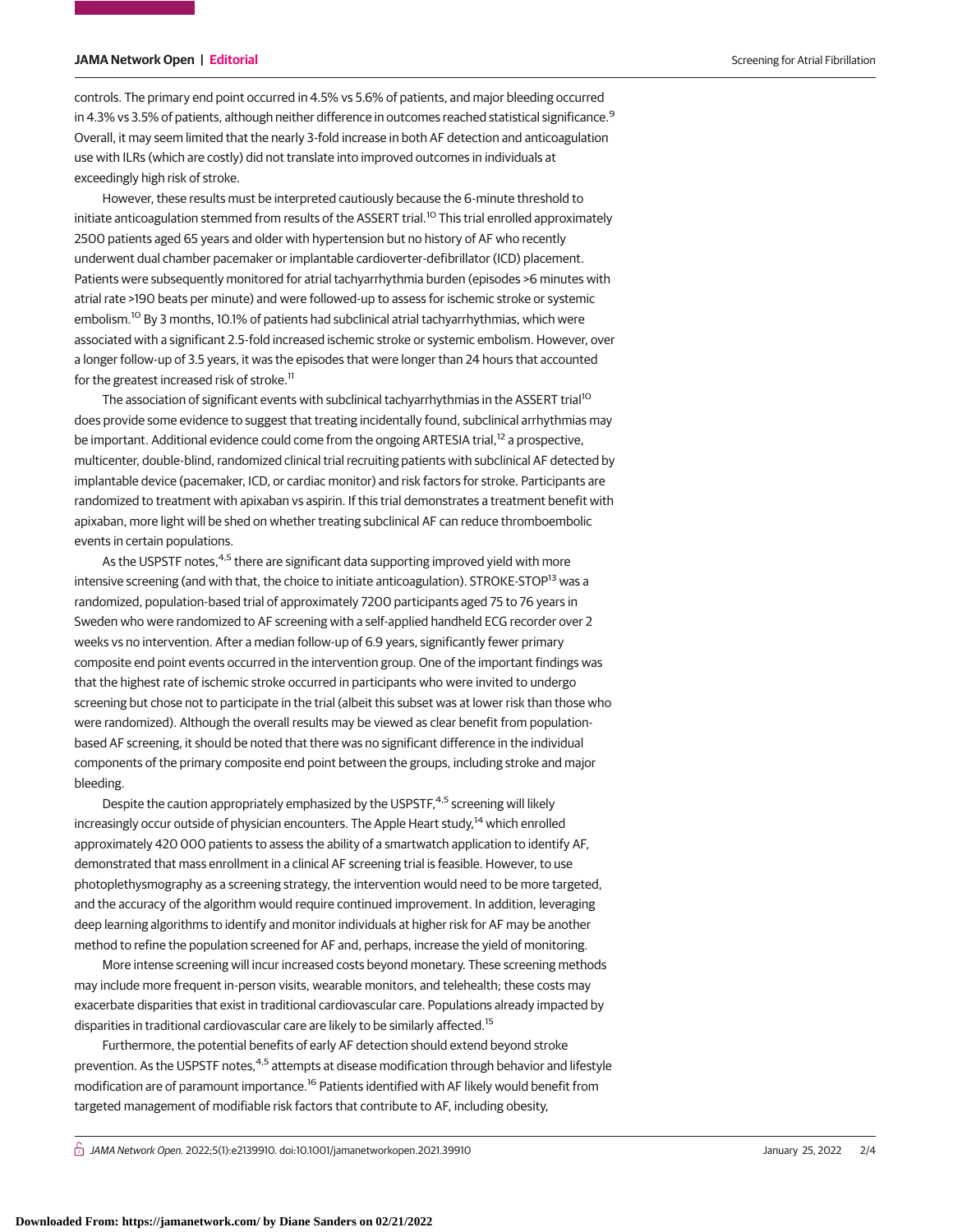## **JAMA Network Open | Editorial** Screening for Atrial Fibrillation Screening for Atrial Fibrillation

hypertension, alcohol use, sleep apnea, smoking, and diabetes. Future studies of structured, patientspecific behavior interventions in patients with AF detected through screening may provide additional beneficial clinical outcomes.

Overall, AF affects individuals and the health care system at large in important ways. Untargeted, onetime screening with the intention to initiate thromboembolic prophylaxis in patients at increased risk for events has not been shown to produce clinical benefit compared with usual care. Indeed, practitioners are likely to encounter many incidentally discovered dysrhythmias (and ECG artifact) in patients who are asymptomatic, and how to address these will be a challenge. We need to find best means of translating evidence-based recommendations, especially recommendations that may be associated with reduced symptoms and long-term health care utilization, into language our patients can understand so that we can extend such recommendations to clinical practice. The USPSTF's new recommendation on AF screening<sup>4,5</sup> presents valuable opportunities for discovery, including to enhance emerging AF risk estimation techniques and build on the evolving evidence base, to improve targeted screening and measure the impact of treatment.

## **ARTICLE INFORMATION**

## **Published:** January 25, 2022. doi[:10.1001/jamanetworkopen.2021.39910](https://jama.jamanetwork.com/article.aspx?doi=10.1001/jamanetworkopen.2021.39910&utm_campaign=articlePDF%26utm_medium=articlePDFlink%26utm_source=articlePDF%26utm_content=jamanetworkopen.2021.39910)

**Open Access:** This is an open access article distributed under the terms of the [CC-BY License.](https://jamanetwork.com/pages/cc-by-license-permissions/?utm_campaign=articlePDF%26utm_medium=articlePDFlink%26utm_source=articlePDF%26utm_content=jamanetworkopen.2021.39910) © 2022 Kalscheur MM et al.JAMA Network Open.

**Corresponding Author:** Zachary D. Goldberger, MD, MS, Division of Cardiovascular Medicine, University of Wisconsin–Madison, 600 Highland Ave, MC 3248, Madison, WI 53792 [\(zgoldberger@medicine.wisc.edu\)](mailto:zgoldberger@medicine.wisc.edu).

**Author Affiliations:** Division of Cardiovascular Medicine, Department of Medicine, University of Wisconsin, Madison (Kalscheur, Goldberger); Section of Cardiovascular Medicine, William S. Middleton Memorial Veterans Hospital, Madison, Wisconsin (Kalscheur).

**Conflict of Interest Disclosures:** None reported.

#### **REFERENCES**

**1**. Magnani JW, Rienstra M, Lin H, et al. Atrial fibrillation: current knowledge and future directions in epidemiology and genomics. Circulation. 2011;124(18):1982-1993. doi[:10.1161/CIRCULATIONAHA.111.039677](https://dx.doi.org/10.1161/CIRCULATIONAHA.111.039677)

**2**. Freedman B, Camm J, Calkins H, et al; AF-Screen Collaborators. Screening for atrial fibrillation: a report of the AF-SCREEN international collaboration. Circulation. 2017;135(19):1851-1867. doi[:10.1161/CIRCULATIONAHA.116.](https://dx.doi.org/10.1161/CIRCULATIONAHA.116.026693) [026693](https://dx.doi.org/10.1161/CIRCULATIONAHA.116.026693)

**3**. Curry SJ, Krist AH, Owens DK, et al; US Preventive Services Task Force. Screening for atrial fibrillation with electrocardiography: US Preventive Services Task Force recommendation statement. JAMA. 2018;320(5): 478-484. doi[:10.1001/jama.2018.10321](https://jama.jamanetwork.com/article.aspx?doi=10.1001/jama.2018.10321&utm_campaign=articlePDF%26utm_medium=articlePDFlink%26utm_source=articlePDF%26utm_content=jamanetworkopen.2021.39910)

**4**. Kahwati LC, Asher GN, Kadro ZO, et al. Screening for atrial fibrillation: updated evidence report and systematic review for the US Preventive Services Task Force.JAMA. Published online January 25, 2022. doi[:10.1001/jama.](https://jama.jamanetwork.com/article.aspx?doi=10.1001/jama.2021.21811&utm_campaign=articlePDF%26utm_medium=articlePDFlink%26utm_source=articlePDF%26utm_content=jamanetworkopen.2021.39910) [2021.21811](https://jama.jamanetwork.com/article.aspx?doi=10.1001/jama.2021.21811&utm_campaign=articlePDF%26utm_medium=articlePDFlink%26utm_source=articlePDF%26utm_content=jamanetworkopen.2021.39910)

**5**. Davidson KW, Barry MJ, Magnione CM, et al; US Preventive Services Task Force. Screening for atrial fibrillation: US Preventive Services Task Force recommendation statement. JAMA. Published online January 25, 2022. doi[:10.](https://jama.jamanetwork.com/article.aspx?doi=10.1001/jama.2021.23732&utm_campaign=articlePDF%26utm_medium=articlePDFlink%26utm_source=articlePDF%26utm_content=jamanetworkopen.2021.39910) [1001/jama.2021.23732](https://jama.jamanetwork.com/article.aspx?doi=10.1001/jama.2021.23732&utm_campaign=articlePDF%26utm_medium=articlePDFlink%26utm_source=articlePDF%26utm_content=jamanetworkopen.2021.39910)

**6**. US Preventive Services Task Force. Final recommendation statement: abdominal aortic aneurysm: screening. Accessed December 10, 2021. [https://www.uspreventiveservicestaskforce.org/uspstf/recommendation/](https://www.uspreventiveservicestaskforce.org/uspstf/recommendation/abdominal-aortic-aneurysm-screening) [abdominal-aortic-aneurysm-screening](https://www.uspreventiveservicestaskforce.org/uspstf/recommendation/abdominal-aortic-aneurysm-screening)

**7**. US Preventive Services Task Force. Final recommendation statement: lung cancer: screening. Accessed December 10, 2021. [https://www.uspreventiveservicestaskforce.org/uspstf/recommendation/lung-cancer](https://www.uspreventiveservicestaskforce.org/uspstf/recommendation/lung-cancer-screening)[screening](https://www.uspreventiveservicestaskforce.org/uspstf/recommendation/lung-cancer-screening)

**8**. Wright JM, January CT. Atrial fibrillation and anticoagulation: one size fits all? Ann Intern Med. 2018;169(8): 575-576. doi[:10.7326/M18-2355](https://dx.doi.org/10.7326/M18-2355)

**9**. Svendsen JH, Diederichsen SZ, Højberg S, et al. Implantable loop recorder detection of atrial fibrillation to prevent stroke (the LOOP Study): a randomised controlled trial. Lancet. 2021;398(10310):1507-1516. doi[:10.1016/](https://dx.doi.org/10.1016/S0140-6736(21)01698-6) [S0140-6736\(21\)01698-6](https://dx.doi.org/10.1016/S0140-6736(21)01698-6)

 $\bigcap$  JAMA Network Open. 2022;5(1):e2139910. doi:10.1001/jamanetworkopen.2021.39910  $\bigcap$  JAMA Network Open.2022.5(1):e2139910. doi:10.1001/jamanetworkopen.2021.39910